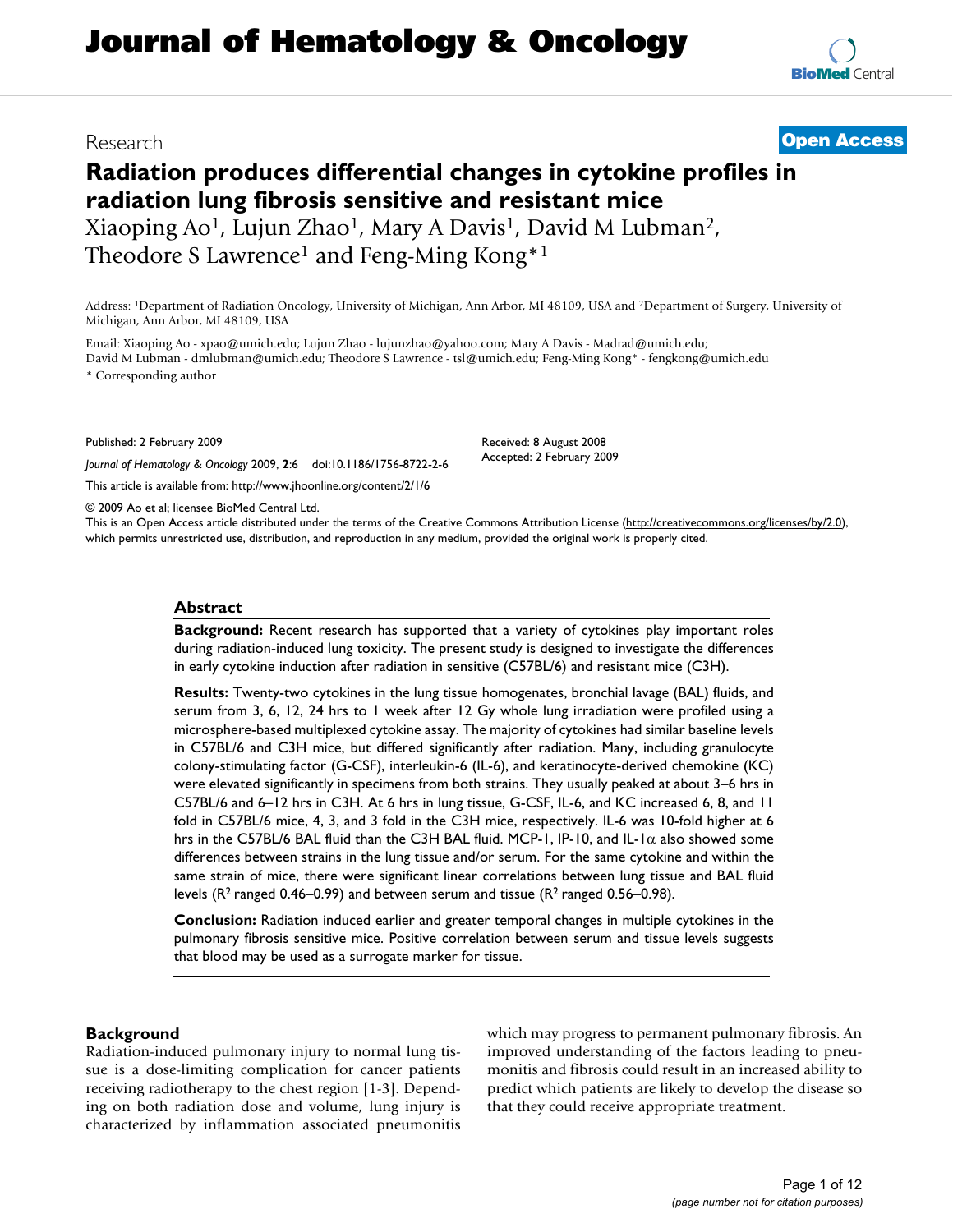The response to ionizing radiation involves a number of mediators including inflammatory cytokines produced by macrophages, epithelial cells, and fibroblasts [\[4,](#page-11-0)[5\]](#page-11-1). An early activation of an inflammatory reaction can lead to the expression and maintenance of a perpetual cytokine cascade, resulting in increased collagen production and ultimately fibrosis [\[6\]](#page-11-2). For example the cytokine, transforming growth factor-beta1 (TGF-β1), is thought to be a key mediator of lung toxicity and may predict resultant damage to normal lung following radiation [[7](#page-11-3),[8](#page-11-4)]. Since a complex cytokine network initiates and sustains the inflammatory and fibrogenic processes associated with radiation-induced lung injury [\[9\]](#page-11-5), the ability to simultaneously quantify multiple cytokines is critical for deciphering how they affect radiation-induced lung toxicity. One such assay, a microsphere-based sandwich immunoassay for flow cytometry, is a highly sensitive and selective multiplexed assay platform to simultaneously measure many cytokines in low volume samples, e.g. 25 μL sample for 22 mouse cytokines/chemokines [\[10\]](#page-11-6). This assay platform, the most comprehensive one available on the market during the time of our experiment, provides a powerful tool for multiple cytokine profiling and a more complete picture of the complex cytokine network.

The present study was designed to take advantage of this platform and the known differences between the C57BL/ 6 and C3H mouse strains in their response to lung radiation [\[11](#page-11-7)[-14](#page-11-8)]. C57BL/6 mice are much more sensitive to radiation-induced pulmonary fibrosis than C3H mice [[15](#page-11-9)]. Johnston et al. have extensively studied the mRNA expression of different cytokines in mouse lung after ionizing radiation [[6](#page-11-2),[16-](#page-11-10)[18\]](#page-11-11); these studies focused on the remodeling phase but not the initial response. Others noted that cytokine mRNA elevation occurred early after radiation [\[19](#page-11-12),[20](#page-11-13)], and an early study on TGF-β1 showed a rapid induction of immunoreactivity in tissue at 1 hour post radiation [[21](#page-11-14)]. While most of the previous multiplexed cytokine studies focused on the transcriptional mRNAs instead of cytokine proteins, proteins, rather than mRNA, are the actual biological effectors, making it likely that cytokine levels will better correlate with biological outcome than mRNA levels. Therefore, we focused our study on the cytokines themselves. We hypothesized that there would be significant differences in cytokine profiles immediately after radiation in these two strains of mice with different sensitivities to radiation. We also hypothesized that serum cytokine profiles would correlate with lung tissue levels such that a panel of serum markers could be developed which predict for radiation-induced lung toxicity. Therefore, in this study, we treated C57BL/6 and C3H mice with thoracic radiation and, utilizing the multiplex immunoassay platform, measured the levels of 22 cytokines in lung tissue, broncheoalveolar lavage fluid (BAL), and serum at times from 3 hrs to 1 week after radiation.

#### **Methods and materials** *Animals and radiation treatment*

Five to 6 week-old male C57BL/6 and C3H mice were purchased from Charles River Breeding Labs (Wilmington, MA). A plastic jig was used to restrain the mice without anesthesia, and lead strips were placed to shield the head and abdomen. A Phillips 250 orthovoltage unit was used to deliver 12 Gy at 143.27 cGy/min to the thorax. The field size  $(2 \times 3$  cm) was set to provide adequate coverage of the whole lung. Dosimetry was carried out using an ionization chamber connected to an electrometer system, which is directly traceable to a National Institute of Standards and Technology calibration. The use of animals was in compliance with the regulations of the University of Michigan and with NIH guidelines. The susceptibility of the C57BL/6 mouse strain to radiation-induced lung damage [[11](#page-11-7)] has been confirmed in our laboratory by measurement of lung function via plethysmography at 8 weeks post radiation [\[22\]](#page-11-15).

#### *Specimen preparation*

Lung tissue, bronchial lavage (BAL) fluid, and blood samples were collected from controls and at 3 hrs, 6 hrs, 12 hrs, 24 hrs, and 1 week after radiation (3 mice at each time point for each strain). Blood was drawn from anesthetized mice via cardiac puncture followed by portal venous perfusion with 20 ml PBS. The right lung was lavaged with 500 μL saline, BAL fluid was then obtained (about 300 μL each animal). The left lung which was used for cytokine measurement was quickly frozen in 70% ethanol containing dry ice. Blood was allowed to sit for 4 hrs at room temperature to allow clotting, and the supernatant (serum) was collected after centrifugation. Serum was used as we were also interested in assessing level of TNF- $\alpha$  in this study. All samples were stored at -80°C until assay. At the time of analysis, 25–40 mg of frozen lung tissue was aliquoted using an Ohaus analytical balance, which can measure weight accurately to 0.1 mg. The frozen tissue was then disrupted and homogenized in 200 μL tissue lysis buffer (CelLytic™ MT Mammalian Tissue Lysis/Extraction Reagent from Sigma-Aldrich) using a tissue grinder (Duall® All-Glass from Kimble/Kontes). After homogenization, the samples were centrifuged at  $10,000 \times g$  for 5 min, and the supernatants were used for cytokine profiling.

#### *Multiplexed cytokine analysis*

The cytokine concentrations in the serum, BAL fluids, and lung tissue lysates were assayed using a Mouse Cytokine/ Chemokine Lincoplex kit (Linco Research, St. Charles, Missouri). The kit can simultaneously quantify 22 mouse cytokines and chemokines: Interleukin (IL)-1α, IL-1β, IL-2, IL-4, IL-5, IL-6, IL-7, IL-9, IL-10, IL-12p70, IL-13, IL-15, IL-17, Interferon-γ (IFN-γ), Interferon γ-inducible Protein-10 (IP-10), Granulocyte Colony-Stimulating factor (G-CSF), Granulocyte Macrophage Colony-Stimulating Fac-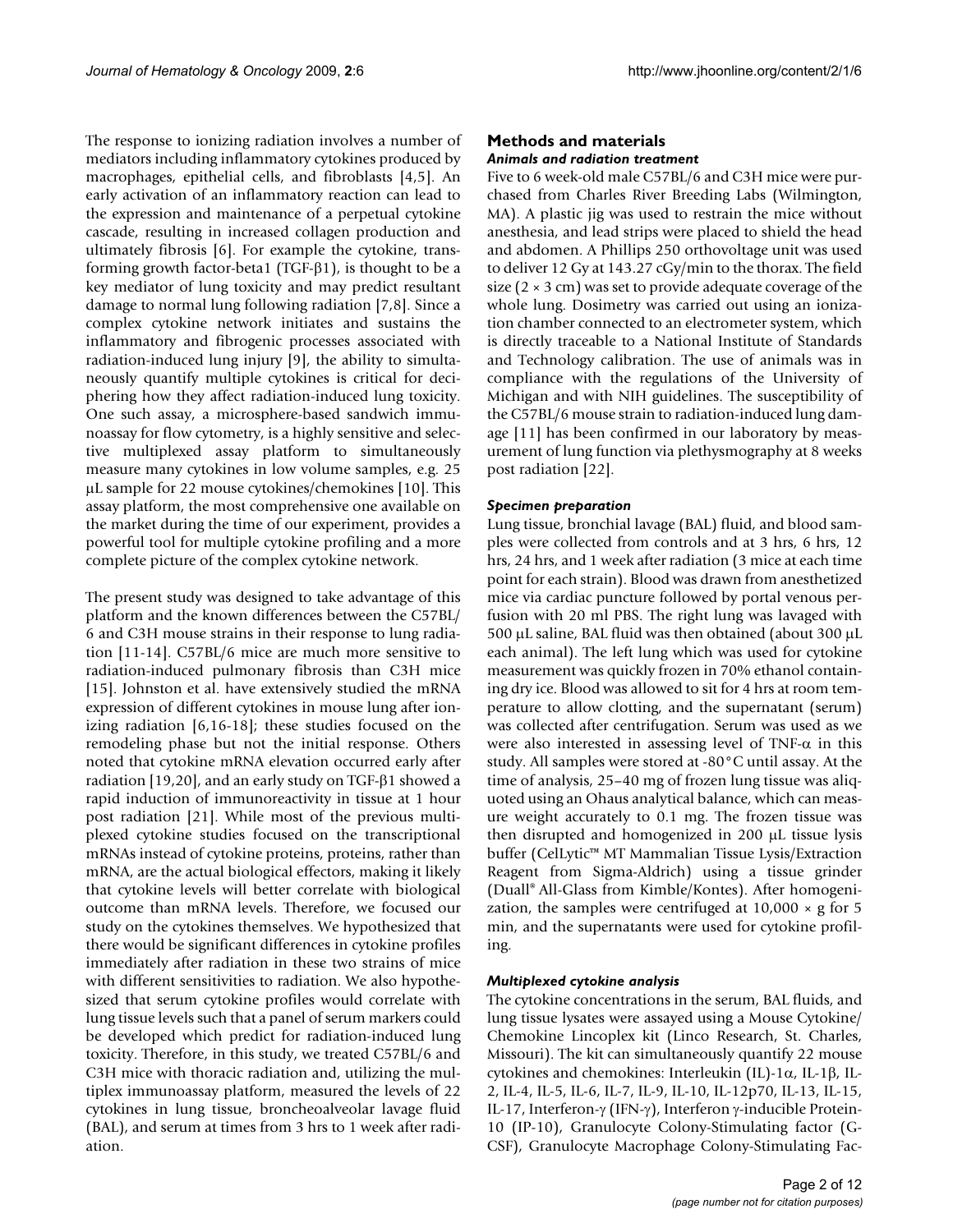tor (GM-CSF), Tumor Necrosis Factor-α (TNF-α), keratinocyte-derived chemokine (KC), Monocyte Chemoattractant Protein-1 (MCP-1), Macrophage Inflammatory Protein-1 $\alpha$ (MIP-1 $\alpha$ ), and Regulated upon Activation, Normal T-cell Expressed, and Secreted (RANTES). The kit contains spectrally distinct antibody-immobilized beads (22 bead sets specifically for the above cytokines), cytokine standard cocktail, cytokine quality control I and II, detection antibody cocktail, streptavidin-phycoerythrin, assay buffer, wash buffer, serum matrix, and a microtiter filter plate.

The assay was performed according to the manufacturer's protocol. Tissue lysis buffer, saline, and serum matrix were used as the sample matrices for tissue lysates, BAL fluids, and serum, respectively. After preparation, samples were processed (50 beads per bead set in 50 μL sample size) on a Luminex 100 instrument (Luminex Corporation, Austin, TX). All the samples were run in duplicate. The detection limit of this kit is 3.2 pg/ml for all the included cytokines.

#### *Statistical analysis*

Data are presented as mean  $\pm$  standard error of the mean (SEM). One way ANOVA from Origin 7.0 was used to compare the significance between two sets of data. Values were considered significantly different when *p* < 0.05.

### **Results**

#### *Cytokine levels in lung tissue lysates*

We began by analyzing cytokine levels in the lungs of control mice. Nine cytokines out of the 22 measured in the lung (GM-CSF, G-CSF, IL-6, IL-9, IP-10, KC, MCP-1, MIP-1α, and RANTES) were above the detection limit of the assay for both mouse strains. IL-10 was detected at very low levels only in the radiation sensitive mouse strain C57BL/6 but not the radiation resistant strain C3H. The remaining cytokines (IFN-γ, IL-12(p70), IL-13, IL-15, IL-17, IL-1 $\alpha$ , IL-1 $\beta$ , IL-2, IL-4, IL-5, IL-7, and TNF- $\alpha$ ) were not detectable in the tissue lysates from either mouse strain. There was no significant difference in cytokine levels between these two strains in control animals except for G-CSF, IL-6 and IP-10, which were significantly higher level in C57BL/6 than C3H (Fig. [1](#page-3-0)).

After 12 Gy, many cytokine levels increased significantly early after radiation. There were clear differences in timedependent changes between the two strains in 5 cytokines (G-CSF, IL-6, KC, MCP1, and IP-10) with detectable elevations (Fig. [1](#page-3-0)). All of these cytokines peaked at higher levels in C57BL/6 mice. The most striking differences occurred in levels of IL-6 which were increased by approximately 8 fold in the C57BL/6 mice but were only slightly elevated at 6 hours post radiation in the resistant C3H mice. In most cases, cytokine levels peaked 3–6 hours earlier in C57BL/6 mice.

#### *Cytokine levels in bronchial lavage (BAL) fluid*

Only three cytokines, G-CSF, IL-6 and KC, were detectable in the BAL fluid (Fig. [2\)](#page-4-0). As in lung tissue, there was no significant difference in the levels of G-CSF and IL-6 in control C57BL/6 and C3H mice, and there were radiationinduced peaks for both cytokines in both strains. The peak levels were similar for G-CSF in both strains, but the peak occurred at 6 hrs in C57BL/6 mice and at 12 hrs in C3H mice. IL-6 increased from barely detectable (<3.2 pg/ml) to approximately 90 pg/ml in the C57BL6J while the increase was minimal in the C3H. Interestingly, KC levels were significantly higher in C3H mice than in C57BL/6 mice throughout the study time course; though radiationinduced elevation was also seen in both strains.

#### *Cytokine levels in serum*

Twelve out of 22 cytokines were above the limit of detection in the serum from both strains of mice. The detectable cytokines were G-CSF, GM-CSF, IP-10, KC, IL-6, MCP-1, IL-1α, IL-17, IL-15, IL-13, MIP-1α, and IL-12(p70). Fig. [3](#page-5-0) shows the dynamics of cytokines with detectable changes after radiation. In control mice, G-CSF and IL-6 levels were not significantly different between these two strains. The levels of KC and MCP-1 were significantly higher, and IP-10 was lower in C57BL/6 than C3H. After radiation, the responses of the two strains were remarkably different for most of the measurable cytokines. Among the cytokines with detectable changes, the majority of them peaked 3–6 hrs earlier in C57BL/6 mice than in C3H mice. There were also significant differences in the maximum extent of elevations. MCP-1 and KC levels peaked at greater levels in C57BL/6 mice. The radiation-induced elevations were slightly greater and lasted longer for IL-6 and G-CSF in C3H mice. Radiation induced a similar level and pattern of changes in IL-1α in the two mouse strains. Thus, there were some differences in serum cytokine levels prior to radiation, and there were more significant differences in time dependent responses after radiation between these two strains.

#### *Relationships among cytokine levels in lung tissue, BAL fluid, and serum*

There were remarkable similarities among lung tissue, BAL fluid and serum in their changing patterns of cytokine levels after radiation. A majority of the changes were characterized by a peak of elevation. The peak times of these cytokines are listed for all three types of specimen (Table [1\)](#page-6-0). Of note, in C57 mice, KC peaked about 3 hours earlier in lung tissue than serum and BAL fluid. In C3H mice, G-CSF peaked about 6 hrs earlier in serum than in tissue and BAL fluid. MCP-1 and IP-10 peaked 3 hours earlier than all other detectable cytokines in both serum and tissue in both C57 mice and C3H mice.

Among the three cytokines detectable in all three specimens, there were significant correlations of absolute levels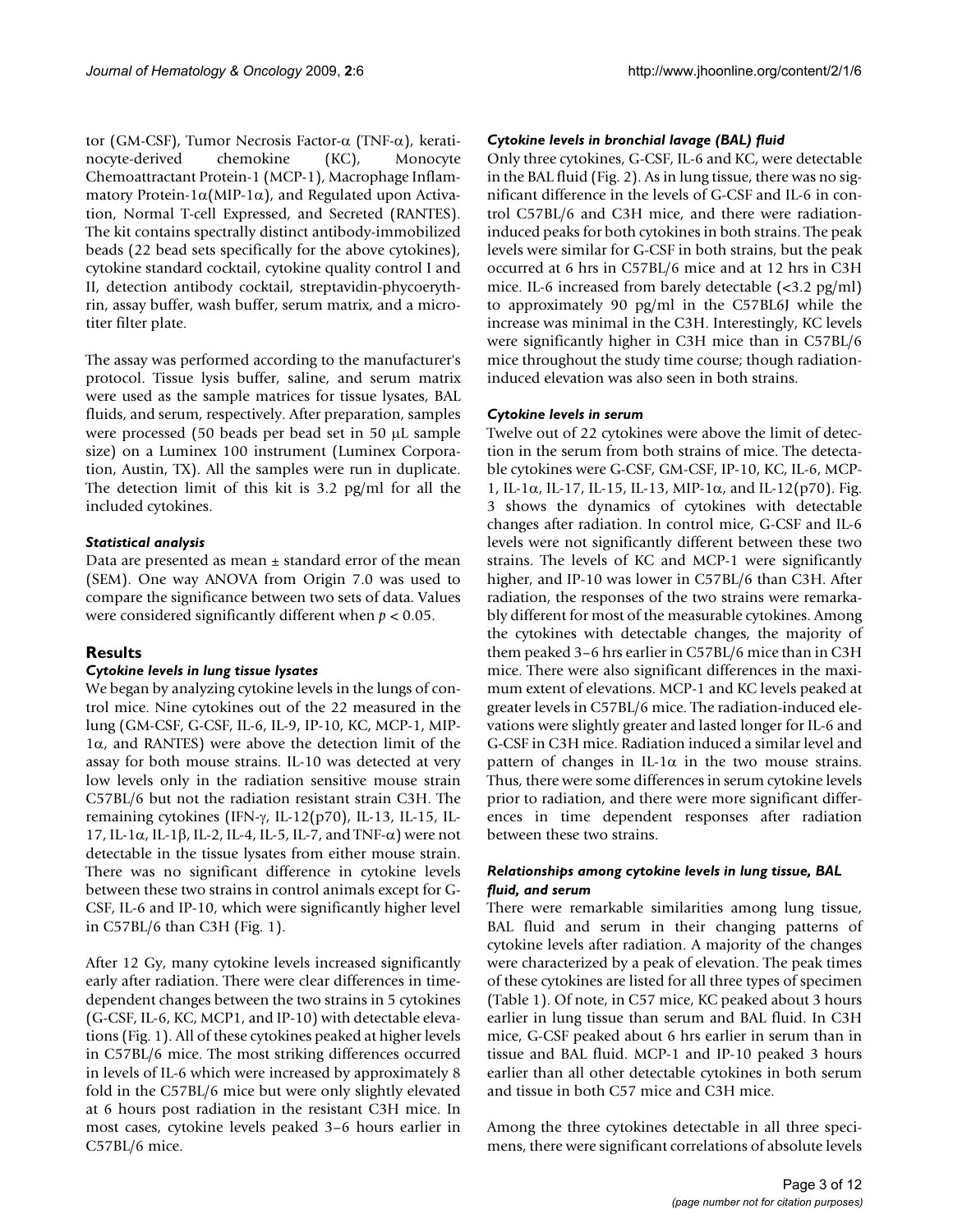<span id="page-3-0"></span>

**Mouse lung tissue cytokine levels in C57BL/6 (C57) and C3H mice**. Mice were untreated or received a single dose of 12 Gy to the lung. Cytokine levels were normalized based on lung tissue mass. Data are expressed as the mean  $\pm$  SEM of duplicate determinations from three different mice for each time point of each strain.

between BAL fluid and tissue (Fig. [4\)](#page-7-0), and serum and tissue (Fig. [5\)](#page-8-0), though there were differences in the peak times, which caused differential changes in G-CSF and IL-6 in lung tissue/serum between C57BL/6 and C3H mice. The best correlations between serum and lung tissue levels were seen for KC, which had similar peak time in the two compartments.

#### **Discussion**

Using a multiplex screen for 22 cytokines/chemokines at various time-points, we demonstrated significant differences after thoracic radiation in both the extent of elevation and temporal patterns in G-CSF, IL-6, and KC levels in the lung tissue, BAL fluid, and serum between two mouse strains with different sensitivity to radiation lung fibrosis. Our study is unique with respect to its measure-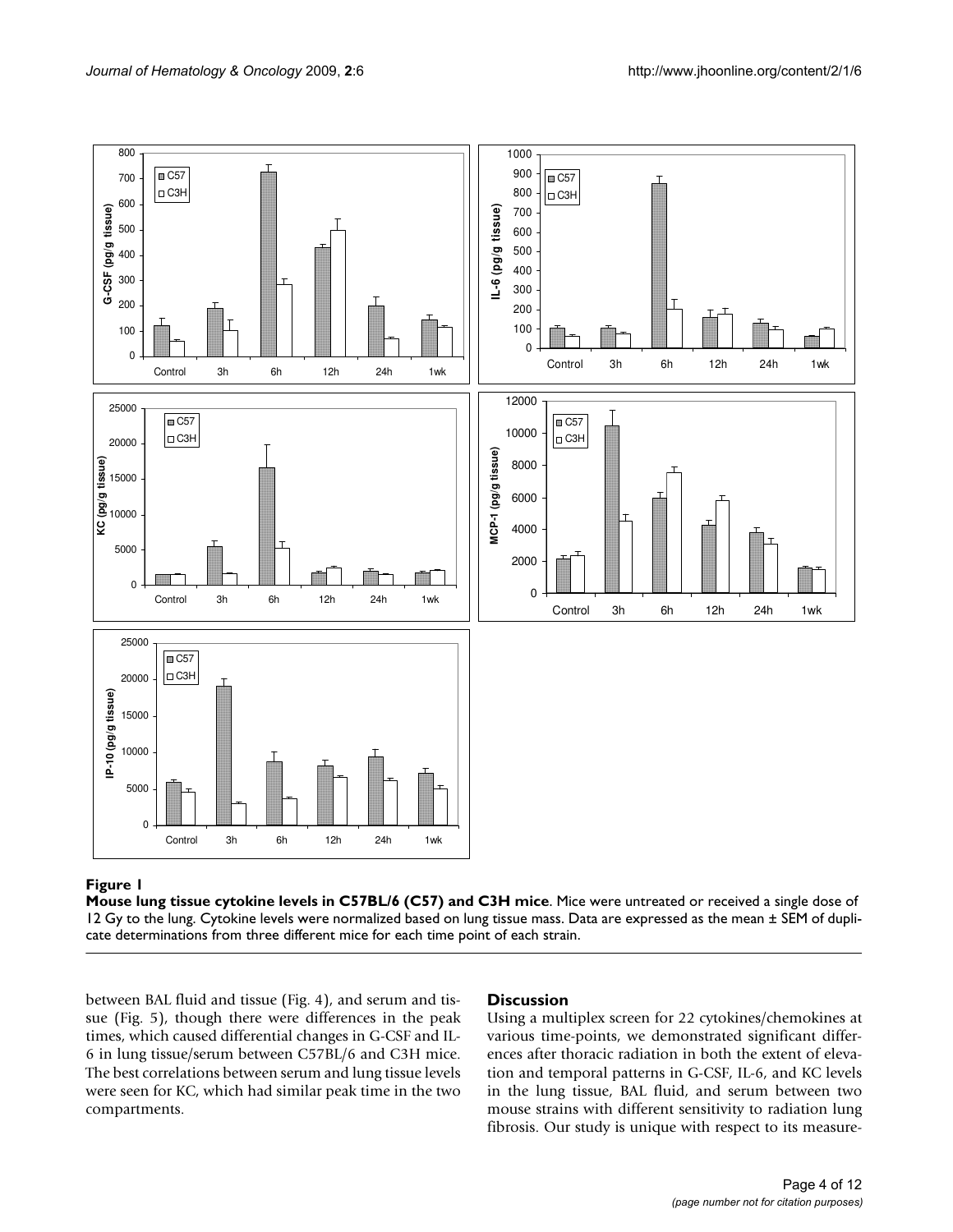<span id="page-4-0"></span>

**BAL cytokine levels in C57BL/6 and C3H mice**. Mice were treated as described in Figure [1](#page-3-0). Only three cytokines were detectable in the BAL fluid: G-CSF, IL-6, and KC. Data are expressed as the mean ± SEM of duplicate determinations from three different mice for each time point of each strain.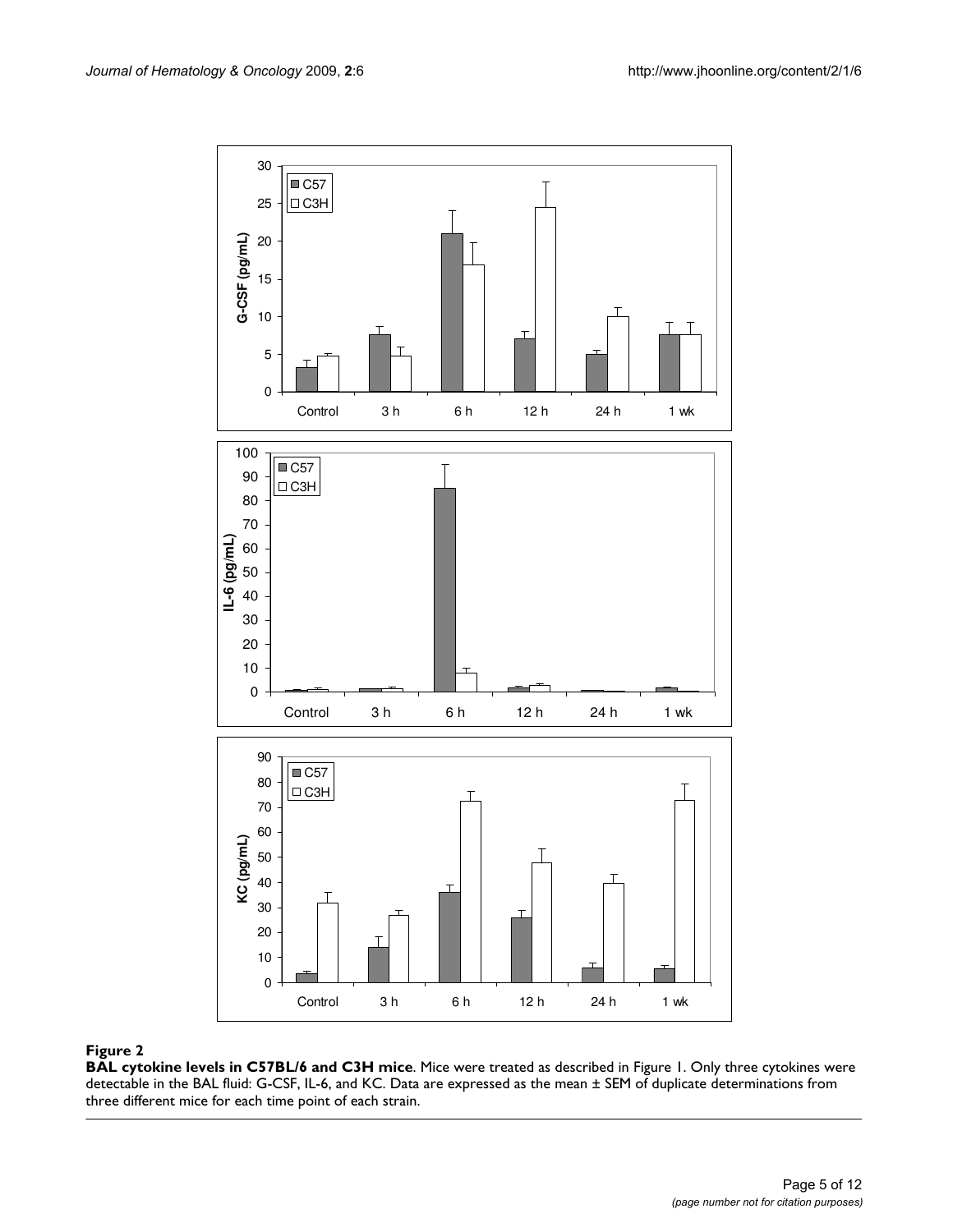<span id="page-5-0"></span>



ment of early changes in multiple cytokines as well as the comparison of cytokines from primary lung tissue to BAL fluid, and serum.

The cytokines which we found to be differentially expressed in lung tissue are known to be important in initiation and maintenance of inflammatory processes. While it is impossible to discuss all the cytokines, Table [2](#page-9-0) summarizes the specific function of each one tested here, and whether there is prior evidence of an effect of RT on its expression. For example, G-CSF increases neutrophil migration to the lung after irradiation and stimulates neutrophils to produce reactive oxygen species (ROS) and proteases, thus increasing the risk of toxicity of neutrophil products for endothelial and even epithelial cells previously injured [\[23](#page-11-16),[24\]](#page-11-17). G-CSF has also been reported to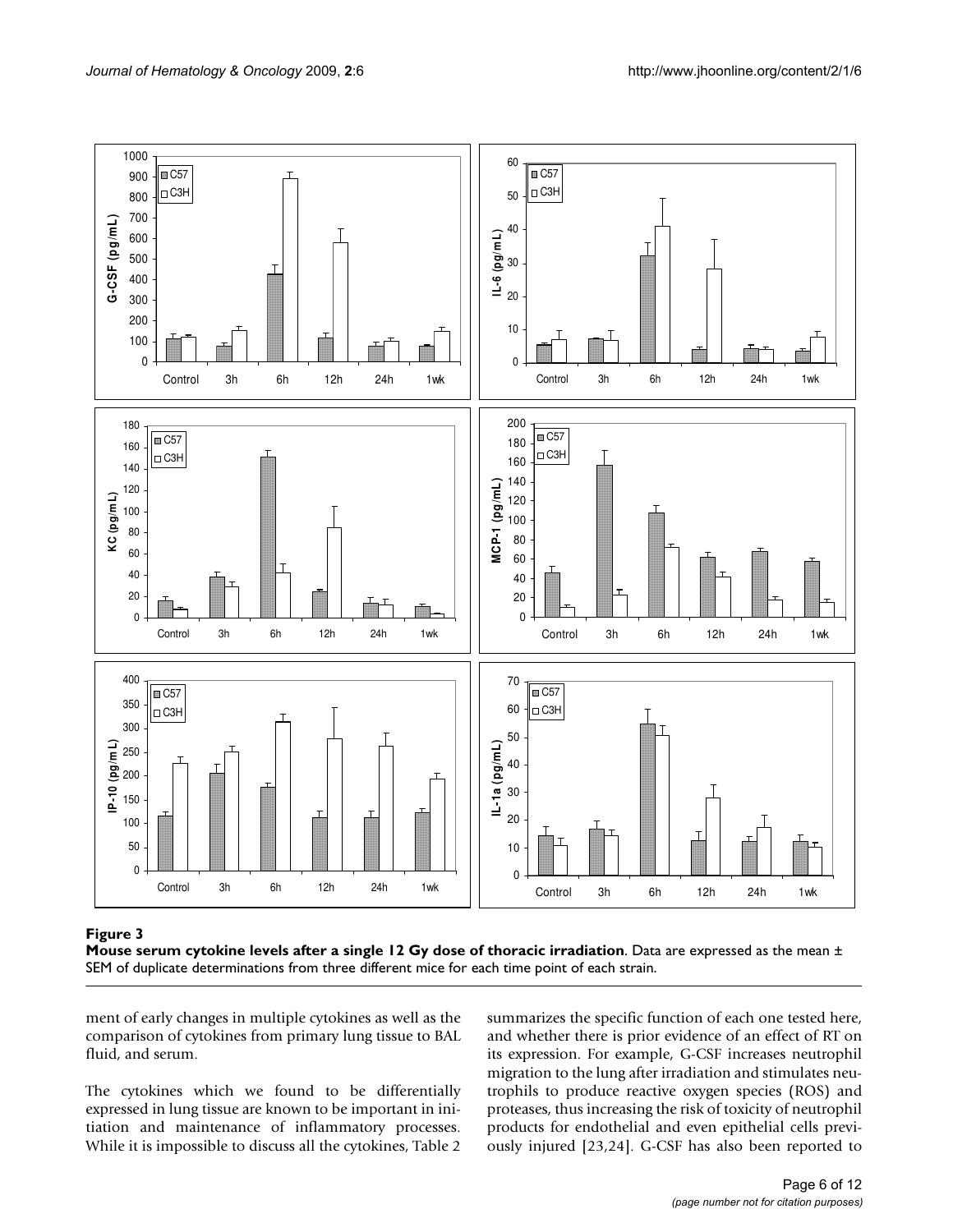|                 | C57 (hr)     | $C3H$ (hr) | Note                                                  |
|-----------------|--------------|------------|-------------------------------------------------------|
| Tissue          |              |            |                                                       |
| G-CSF           | 6            | 12         |                                                       |
| $IL-6$          | 6            | $6*$       | *Or between 6 and 12                                  |
| KC.             | $6^{\wedge}$ | 6          | ^6 or less                                            |
| MCP-I           | 3            | $6*$       | *Or between 6 and 12                                  |
| $IP-10$         | 3            | 18*        | *Or between 12 and 24                                 |
| Serum           |              |            |                                                       |
| G-CSF           | 6            | $6*$       | *Or between 6 and 12, C3H higher peak                 |
| $IL-6$          | 6            | $6*$       | *Or between 6 and 12, C3H Higher peak                 |
| KC.             | 6            | 12         |                                                       |
| MCP-1           | 3            | $6*$       | *Or between 6 and 12                                  |
| $IP-10$         | 3            | $6*$       | *Or between 6 and 12. Higher in C3H all time points   |
| $ L -  \alpha $ | 6            | $6*$       | *Or between 6 and 12                                  |
| <b>BAL</b>      |              |            |                                                       |
| G-CSF           | 6            | 12         | C3H with higher peak                                  |
| $IL-6$          | 6            | $6*$       | *Or between 6 and 12                                  |
| КC              | 6            | 6#         | # Higher in C3H all time points, peak at 6 hr to 1 wk |

<span id="page-6-0"></span>**Table 1: Cytokine peak time following a single dose 12 Gy whole lung irradiation for C57BL/6 and C3H mouse strains.**

induce an increased synthesis of insulin-like growth factor-1 molecules by cells recruited in the lung, with possible enhancement of the fibrogenic mechanisms [[25\]](#page-11-18). In our study, G-CSF peaked significantly higher in lung tissue of C57 mice, but higher in serum in C3H mice. G-CSF local levels in the lung may contribute to the radiationinduced lung damage in the C57BL/6 mouse. It is possible that G-CSF produced by local lung tissue following irradiation accumulates in the lung in the radiation sensitive mouse while local G-CSF in the lung is removed to circulating blood, which reduces the toxic effects on the lung locally in the C3H mouse. G-CSF may be an important mediator for the pathogenesis of radiation pneumonitis [[26](#page-11-19)] and deserves further study in this context.

Likewise, IL-6 was up-regulated and peaked at 6 hrs after radiation in lung tissue, BAL fluid and blood in C57BL/6 mice (Fig. [1,](#page-3-0) Table [1](#page-6-0)), which is somewhat consistent with previous reports [\[4](#page-11-0),[5](#page-11-1),[22-](#page-11-15)[27\]](#page-11-20). IL-6, a major mediator of the acute-phase inflammatory response, can be synthesized by a variety of cells in the lung parenchyma such as fibroblasts and alveolar macrophages and has been found to be upregulated within hours following ionizing radiation [[28](#page-11-21)]. High levels of IL-6 in the C57BL/6 mouse lung (8 fold increase compared with 2.8-fold in C3H mouse 6 hrs post-irradiation) may exacerbate the inflammatory response in the lung (overreacting), which ultimately causes IL-6 leakage to bronchoalveolae and further lung damage. Thus, IL-6 removal from local lung tissue to circulating blood might help reduce the IL-6 overreacting inflammatory response and play a protective role in the C3H mouse lung. Additionally, the tight correlation ( $R^2$  = 0.97) between tissue and serum levels suggests that blood IL-6 could be a good predictor for radiation pneumonitis [[4](#page-11-0)[,29](#page-11-22),[30\]](#page-11-23).

KC is a neutrophil and monocyte chemoattractant and the murine functional homolog of human IL-8, and blood IL-8 level has been reported to have predictive value for symptomatic radiation-induced lung injury in patients receiving thoracic radiation [[31\]](#page-11-24). Our study demonstrated significant elevations in KC level after radiation, and we found a significant correlation between blood and tissue levels. During acute lung inflammation, KC produced primarily by pulmonary fibroblasts acts in chemotaxis and activation of neutrophils. Also, IL-8 has been implicated as a significant angiogenic factor in idiopathic pulmonary fibrosis [\[32](#page-11-25)]. Our data further confirm that KC is most probably produced locally from the lung, as it peaked approximately 3–6 hours earlier in tissue than in blood of both C57BL/6 and C3H mice. The higher level of KC working together with other inflammatory cytokines such as IL-6 and G-CSF may attract more inflammatory cells such as neutrophils, monocytes, macrophages to the injured local lung in the C57BL/6 mouse, which ultimately causes serious damage to the lung and leads to chronic fibrosis [\[14](#page-11-8)].

While our study focused on cytokine protein levels, previous studies have documented radiation-induced changes in cytokine mRNA expression in these two mouse strains and have shown a biphasic expression in the lung: an initial transitory cytokine response and a second more persistent cytokine mRNA elevation [[33](#page-11-26)]. In other work, Chiang et al. reported that both BAL and whole lung tissue showed biphasic cytokine mRNA responses with striking temporal differences between the two compartments and changes in the lung tissue correlating better than BAL with the onset of fibrosis in the C57BL/6 mouse strain during the latent period [\[34](#page-11-27)]. Also, Hong et al. reported early differences between these two mouse strains [[20\]](#page-11-13) in mRNA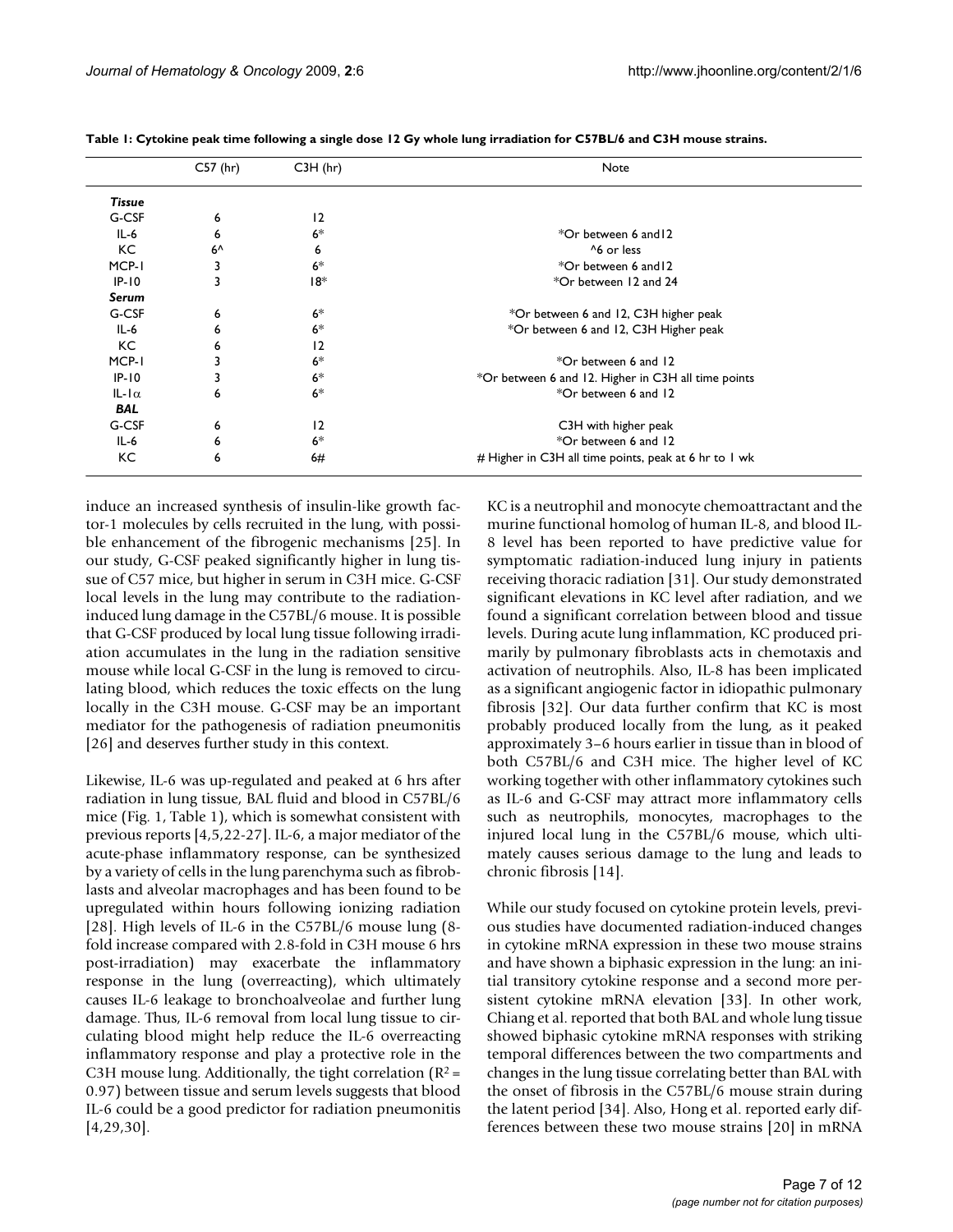<span id="page-7-0"></span>

**Correlation s of cytokine levels between tissue and bronchial lavage (BAL)**. C57BL/6 (n = 18) and C3H (n = 18) mice. Error bars denote the standard errors ( $n = 3$ ).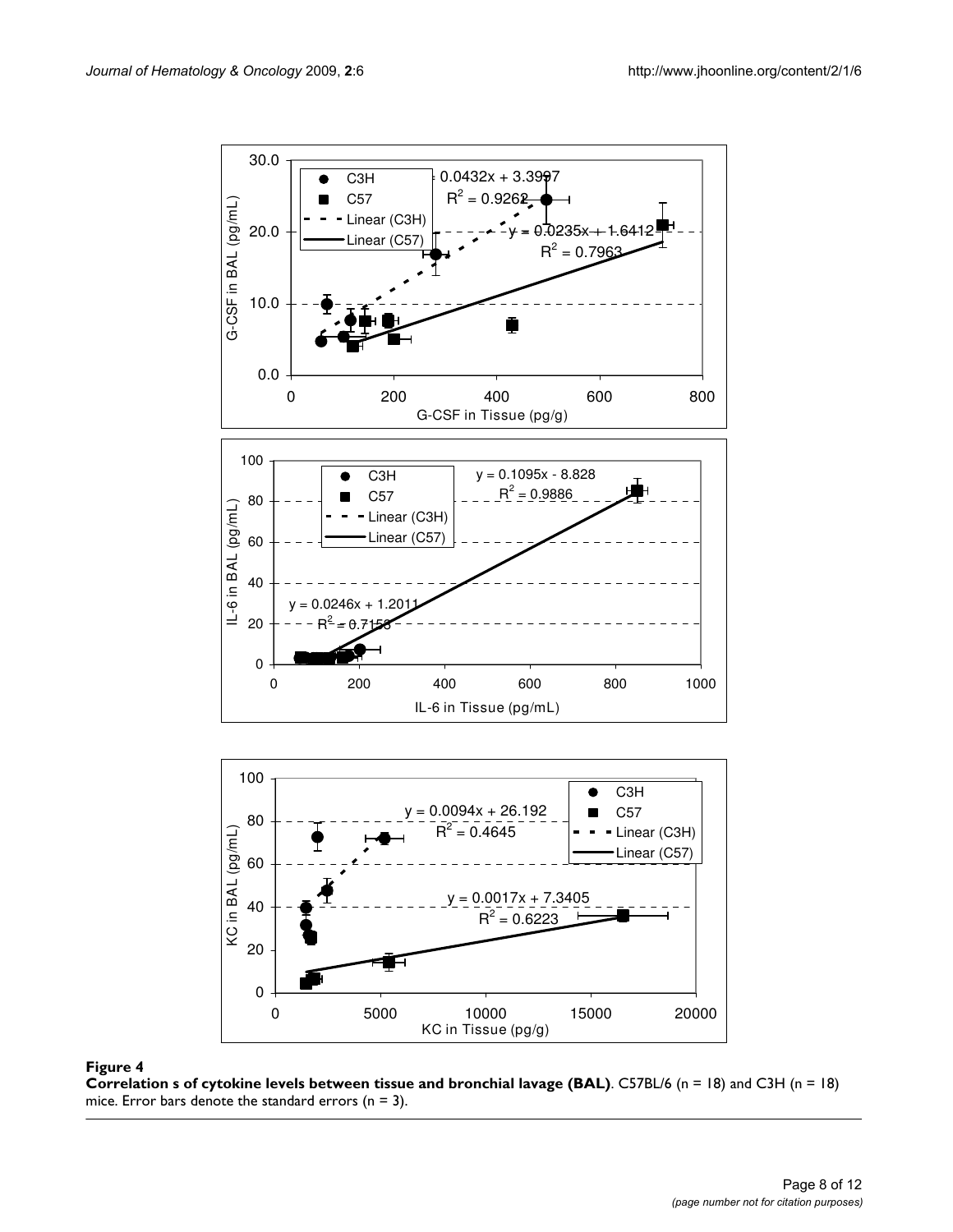<span id="page-8-0"></span>

**Correlation s of cytokine levels between tissue and serum**. C57BL/6 (n = 18) and C3H (n = 18) mice. Error bars denote the standard errors  $(n = 3)$ .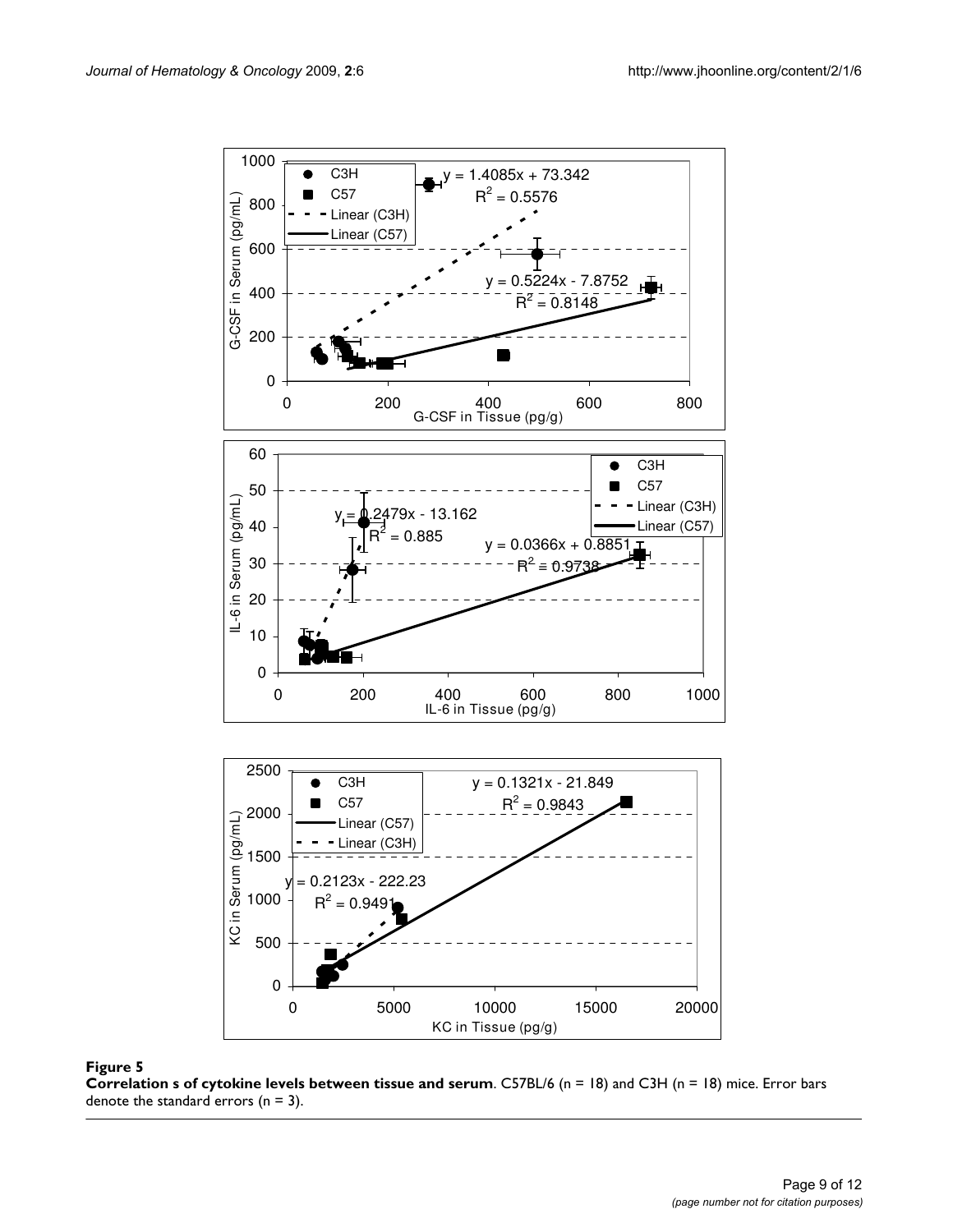| Cytokine Function     |                                                                                                                                                                                                                                   | Prior evidence related to RT                                                        |
|-----------------------|-----------------------------------------------------------------------------------------------------------------------------------------------------------------------------------------------------------------------------------|-------------------------------------------------------------------------------------|
| G-CSF                 | Induces the survival, proliferation, and differentiation of neutrophilic<br>granulocyte precursor cells and functionally activates mature blood neutrophils                                                                       | Pulmonary toxicity <sup>26</sup>                                                    |
| GM-CSF                | Stimulates the production of neutrophilic granulocytes, macrophages, and<br>mixed granulocyte-macrophage colonies from bone marrow cells and<br>stimulates the formation of eosinophil colonies from fetal liver progenitor cells | Elevation induced by radiation <sup>24</sup>                                        |
| IFN- $\gamma$         | Coordinates a diverse array of cellular programs through transcriptional<br>regulation of immunologically relevant genes, antiviral and antineoplastic<br>activity                                                                | N/A                                                                                 |
| IL-I $\alpha$         | Plays a role in various immune responses, inflammatory processes, and<br>hematopoiesis.                                                                                                                                           | Potential marker <sup>4,5</sup> ; causes radiation lung toxicity <sup>6.16,28</sup> |
| IL-I $\beta$          | Plays a role in immune defense against infection; induces fever, controls<br>lymphocytes, increases the number of bone marrow cells and causes<br>degeneration of bone joints                                                     | Uncertain correlation with RT toxicity <sup>6</sup>                                 |
| $IL-2$                | Causes activation and differentiation of other T lymphocytes independently of<br>antigen                                                                                                                                          | N/A                                                                                 |
| IL-4                  | Promotes antibody production by causing proliferation and differentiation of B- N/A<br>cells                                                                                                                                      |                                                                                     |
| $IL-5$                | Promotes eosinophil differentiation and activation in haematopoiesis and<br>triggering activated B-cells for a terminal differentiation into lg-secreting cells                                                                   | N/A                                                                                 |
| IL-6                  | Stimulates the growth and differentiation of B-cells and T-cells                                                                                                                                                                  | Potential marker <sup>4,5,29,30</sup> Cause radiation lung toxicity <sup>28</sup>   |
|                       |                                                                                                                                                                                                                                   |                                                                                     |
| IL-7                  | Promotes growth of B-cell precursors and activation of mature T-cell                                                                                                                                                              | N/A                                                                                 |
| IL-9                  | Stimulates the proliferation of erythroid precursor cells                                                                                                                                                                         | N/A                                                                                 |
| $IL-IO$               | Co-regulates mast cell growth; inhibits synthesis of pro-inflammatory<br>cytokines; suppresses the antigen presentation capacity of antigen presenting<br>cells; stimulatory towards certain T cells, mast cells and B cells      | Potential marker for lung toxicity <sup>27</sup>                                    |
| IL-12 <sub>p</sub> 70 | Involved in the differentiation of naive T cells into Th1 cells, which is important<br>in resistance against pathogens                                                                                                            | N/A                                                                                 |
| IL-13                 | Plays a role in regulating inflammatory and immune responses and has anti-<br>inflammatory activity                                                                                                                               | Maybe related to RT lung damage, no evidence yet                                    |
| IL-15                 | Stimulates the proliferation of T-lymphocytes; induces B-lymphocyte<br>proliferation and differentiation.                                                                                                                         | N/A                                                                                 |
| $IL-I7$               | Induces and mediates pro-inflammatory responses; induces the production of<br>many other cytokines, chemokines and prostaglandins from many cell types                                                                            | Maybe related to RT lung damage, no evidence yet                                    |
| IP-10                 | Selectively chemoattracts Th1 lymphocytes and monocytes and inhibits<br>cytokine stimulated hematopoietic progenitor cell proliferation                                                                                           | Fibrosis related <sup>14,32,18</sup>                                                |
| KС                    | Activates neutrophils and attracts neutrophils and T-lymphocytes                                                                                                                                                                  | Fibrosis related <sup>28</sup> , possible marker <sup>31</sup>                      |

<span id="page-9-0"></span>**Table 2: Biological functions of the studied cytokines and some evidence on their expression related to radiation lung treatment.**

MIP-1 $\alpha$  Attracts macrophages and monocytes; stimulates macrophages, and may play a No significant correlation<sup>18</sup> role in regulating haematopoiesis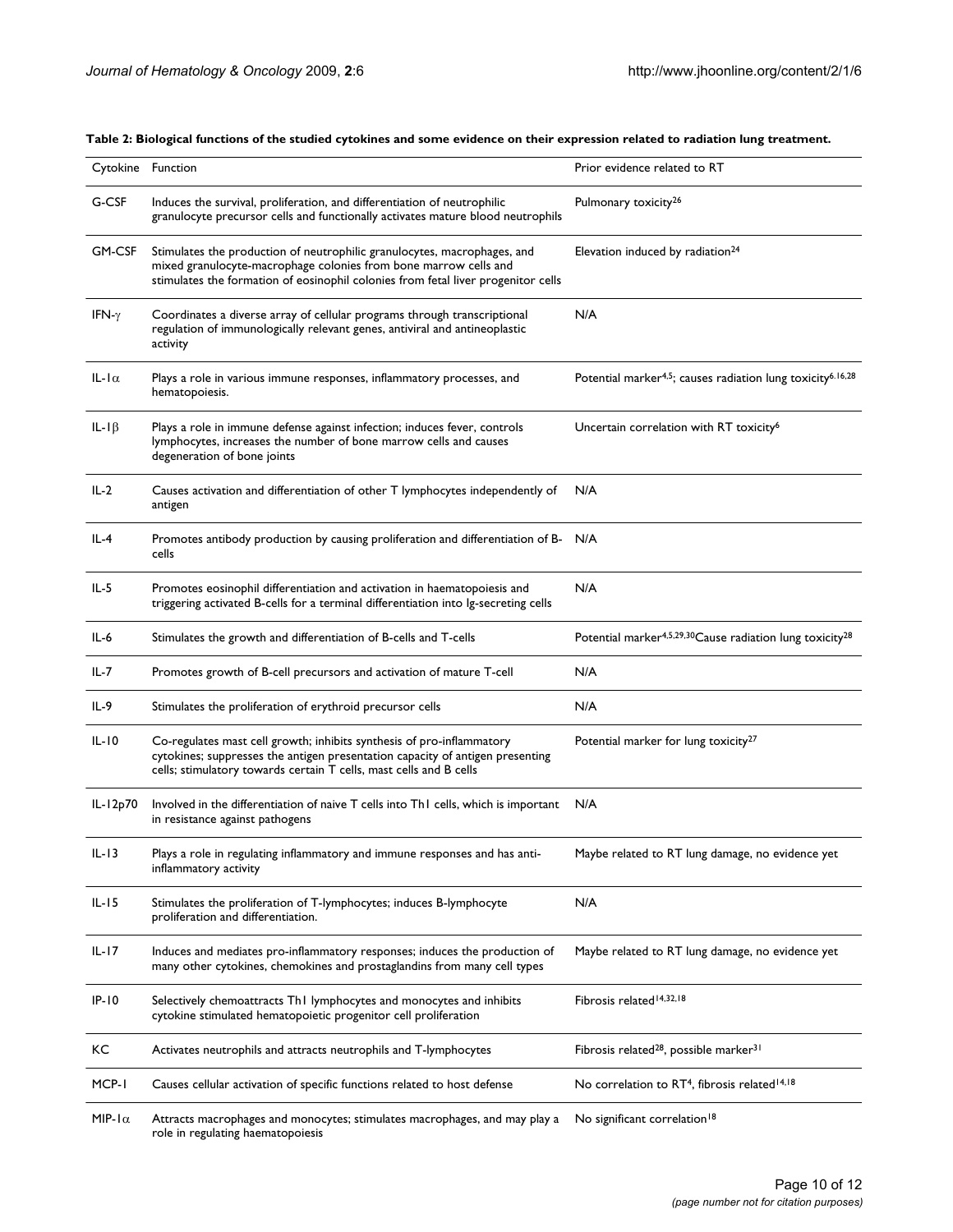| <b>RANTES</b> | Attract eosinophils, monocytes, and lymphocytes                                                                                                                                                                                                          | Fibrosis sensitivity related <sup>14,18</sup>              |
|---------------|----------------------------------------------------------------------------------------------------------------------------------------------------------------------------------------------------------------------------------------------------------|------------------------------------------------------------|
| TNF- $\alpha$ | Regulates immune cells; causes apoptotic cell death, cellular proliferation,<br>differentiation, inflammation, tumorigenesis, and viral replication; induces<br>necrosis (death) of tumor cells and possesses a wide range of proinflammatory<br>actions | Causes radiation-induced lung toxicity <sup>22,28,37</sup> |
| $MIP-I\beta$  | Attracts macrophages and monocytes; stimulates macrophages and acute lung<br>inflammation                                                                                                                                                                | RT lung injury <sup>38</sup>                               |

**Table 2: Biological functions of the studied cytokines and some evidence on their expression related to radiation lung treatment.**

of IL-6 and TNFα following lung irradiation. The lack of agreement between our and Hong et al's data might be due to the poor correlation between mRNA levels derived from gene expression and protein expression levels, which can vary up to 20-fold [\[35](#page-11-28)[,36](#page-11-29)].

The remarkable dynamic changes in cytokine levels suggest that the timing of changes in cytokine levels may be particularly important. In most cases, in lung tissue and BAL fluid, cytokine levels increased earlier in the more sensitive strain than in the more resistant strain. As these changes were relatively transient, the meaning of the earlier increase in C57BL/6 is unknown. However, these data do suggest that the time after radiation when measurements are taken should be considered in the development of a predictive assay. Furthermore, both the correlation in levels between tissue and more easily accessible sites such as BAL or serum and the predictive value must be considered. For example, both G-CSF and IL-6 had greater and earlier peaks in lung tissue and BAL fluid in the more sensitive C57/BL6 mice, but in serum the peak levels were greater for these molecules in the more resistant C3H mice. On the other hand, tissue KC and serum KC are more positively correlated than are tissue and BAL KC. Further study is needed to further investigate the potential mechanisms and the values of these molecules in predicting long term toxicity.

This study has some limitations. Although it provides a high throughput and reproducible measurements, this multiplex cytokine assessment is not optimized for measurement of all cytokines. Of note, only 9, 3, and 12 cytokines were measurable in lung tissue, BAL fluid and serum, respectively. The inability to detect other cytokines may be due to the detection limits of the assay in addition to un-optimized assay conditions. For instance, TNF-α may be involved in the generation of radiation-induced lung damage [\[37](#page-11-30)] but was at the borderline for its detection. Also, we chose serum as we were initially interested in TNF- $\alpha$  level; however, the use of serum instead of plasma may have resulted in measurements of cytokines that were released from platelets during coagulation thus making the results more difficult to interpret. In addition, TGF-β1, known to play a major role in the lung's response to radiation by other studies, was not measured in our study due to the limited blood sample and the absence of plasma samples.

In summary, this study demonstrates that thoracic radiation induced significant strain-dependent early expressions of G-CSF, IL-6, and KC in the lung tissue, BAL fluid, and serum in C3H/HeN and C57/BL6 mice. Correlations between levels in tissue and blood suggest the possibility of using blood as a surrogate marker to estimate or predict tissue changes and thus late radiation toxicity. Further study is needed to elucidate the underlying mechanism of such differences and determine which of the earlier changes may be predictive of pneumonitis or late fibrosis.

#### **Competing interests**

The authors warrant that there is no conflict of interests, including conflicts of a financial nature involved with any pharmaceutical company.

#### **Authors' contributions**

XA designed and performed experiments, analyzed the results and wrote the manuscript; LZ performed the animal experiments; MAD helped with experiments, data interpretation and manuscript preparation; DML provided materials and helped manuscript preparation; TSL provided funding, oversaw all steps of experiments, helped with data analysis and interpretation, and involved in the manuscript preparation; FMK as senior author involved in the experimental design, data interpretation, manuscript preparation, and approved the final document.

#### **Acknowledgements**

We appreciate the help of Mark Warnock at the Mouse Coagulation Laboratory, University of Michigan in running the Luminex 100 instrument.

#### **References**

- <span id="page-10-0"></span>1. Emami B, Lyman J, Brown A, Coia L, Goitein M, Munzenrider JE, Shank B, Solin LJ, Wesson M: **[Tolerance of normal tissues to therapeu](http://www.ncbi.nlm.nih.gov/entrez/query.fcgi?cmd=Retrieve&db=PubMed&dopt=Abstract&list_uids=2032882)[tic irradiation.](http://www.ncbi.nlm.nih.gov/entrez/query.fcgi?cmd=Retrieve&db=PubMed&dopt=Abstract&list_uids=2032882)** *Int J Radiat Oncol Biol Phys* 1991, **21:**109-122.
- 2. MacKay RI, Niemierko A, Goitein M, Hendry JH: **[Potential clinical](http://www.ncbi.nlm.nih.gov/entrez/query.fcgi?cmd=Retrieve&db=PubMed&dopt=Abstract&list_uids=9510050) [impact of normal-tissue intrinsic radiosensitivity testing.](http://www.ncbi.nlm.nih.gov/entrez/query.fcgi?cmd=Retrieve&db=PubMed&dopt=Abstract&list_uids=9510050)** *Radiother Oncol* 1998, **46:**215-219.
- <span id="page-10-1"></span>3. Severin E, Greve B, Pascher E, Wedemeyer N, Hacker-Klom U, Silling G, Kienast J, Willich N, Gohde W: **[Evidence for predictive valid](http://www.ncbi.nlm.nih.gov/entrez/query.fcgi?cmd=Retrieve&db=PubMed&dopt=Abstract&list_uids=16182465)-**